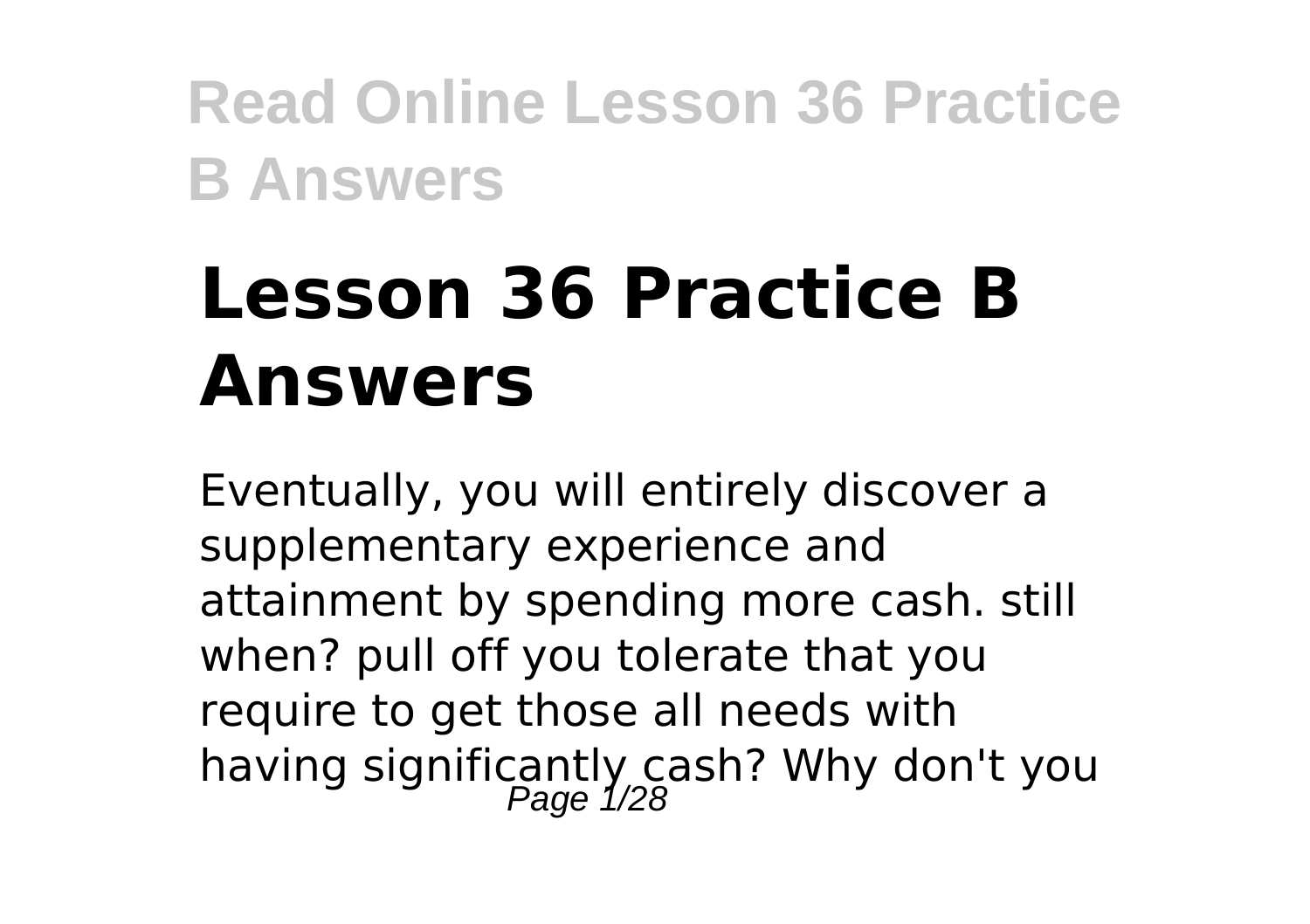try to acquire something basic in the beginning? That's something that will lead you to understand even more in this area the globe, experience, some places, past history, amusement, and a lot more?

It is your enormously own become old to pretend reviewing habit. in the course of

Page 2/28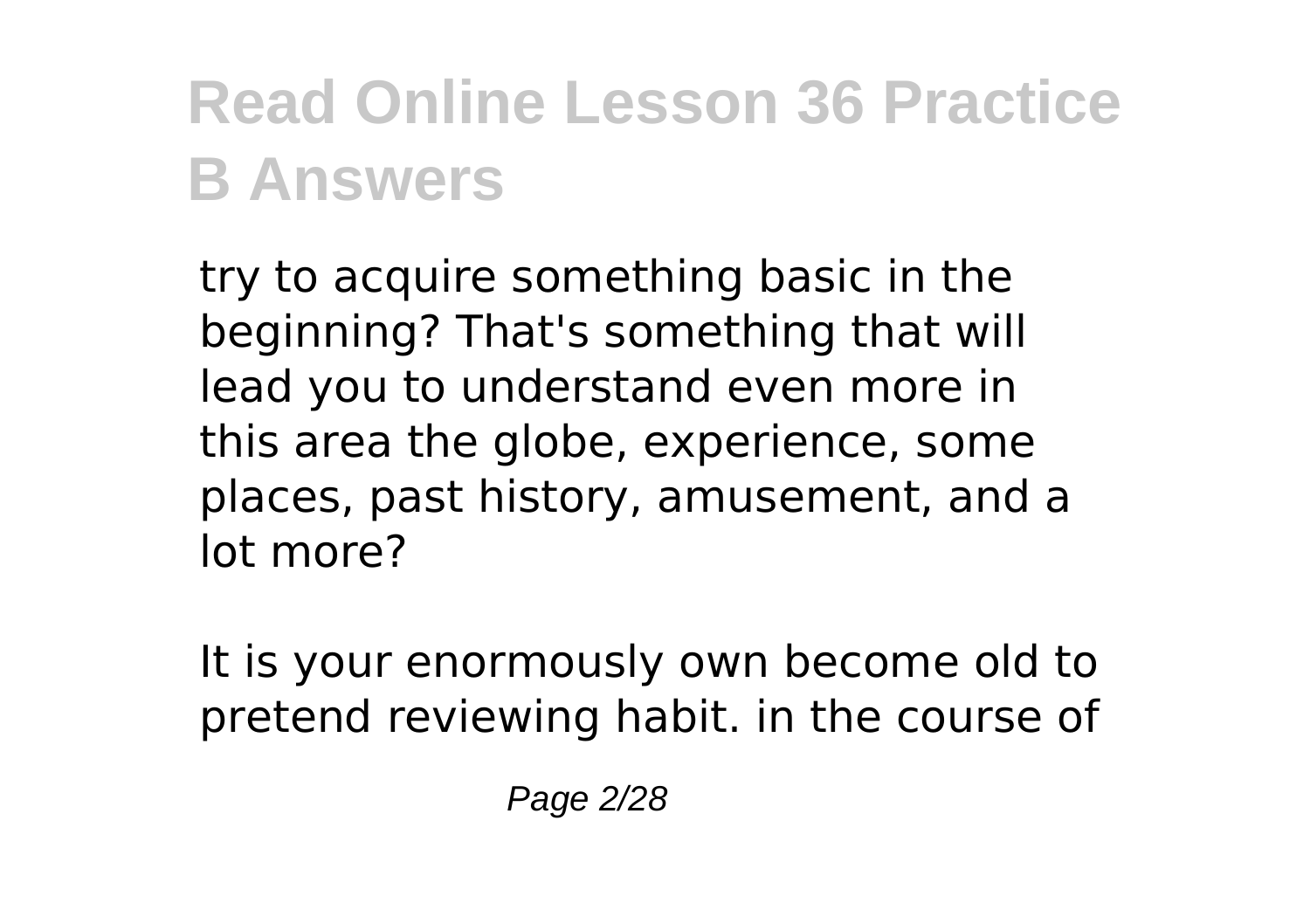#### guides you could enjoy now is **lesson 36 practice b answers** below.

A keyword search for book titles, authors, or quotes. Search by type of work published; i.e., essays, fiction, nonfiction, plays, etc. View the top books to read online as per the Read Print community. Browse the alphabetical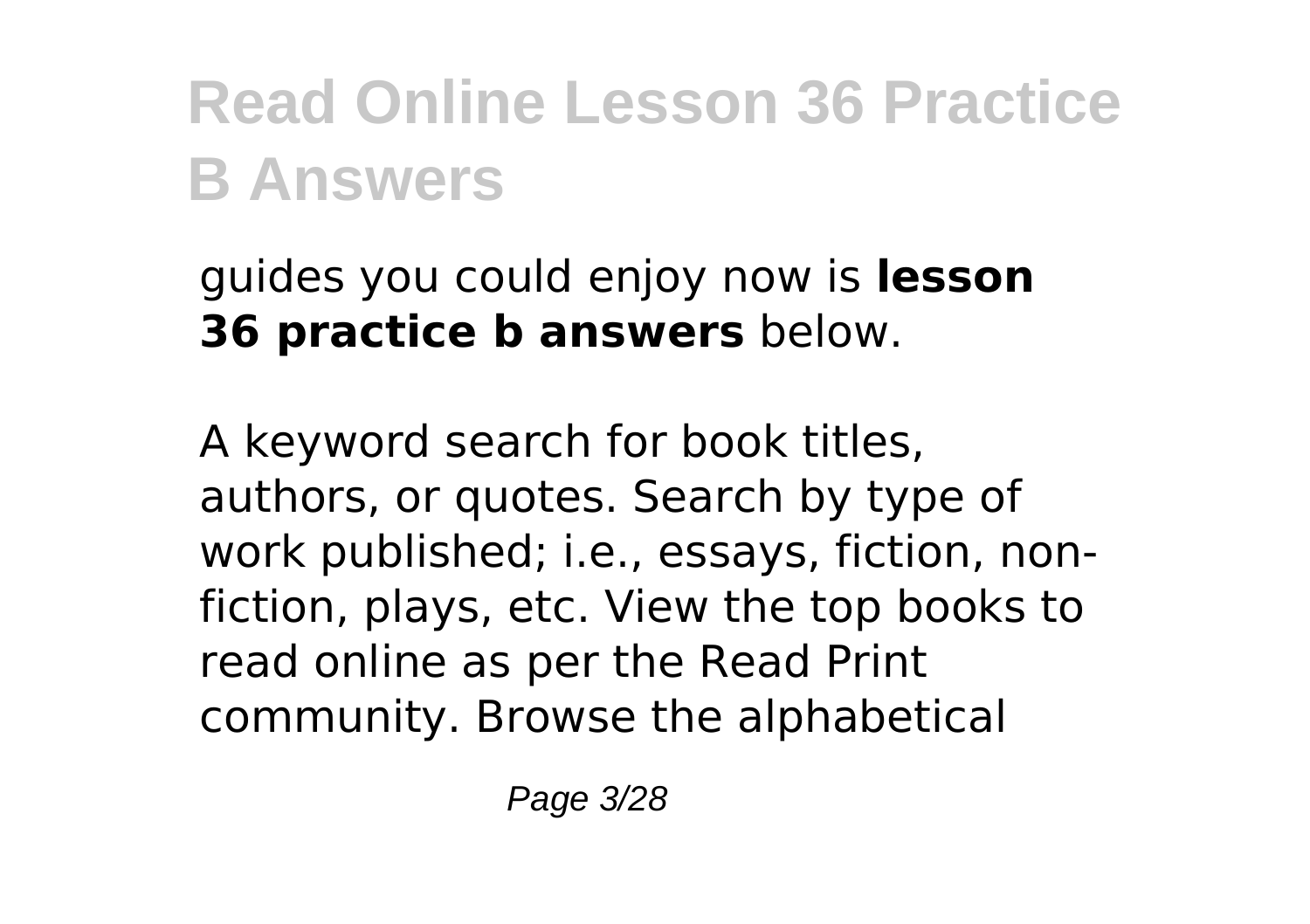author index. Check out the top 250 most famous authors on Read Print. For example, if you're searching for books by William Shakespeare, a simple search will turn up all his works, in a single location.

#### **Lesson 36 Practice B Answers** LESSON NAME Practice B For use with

Page 4/28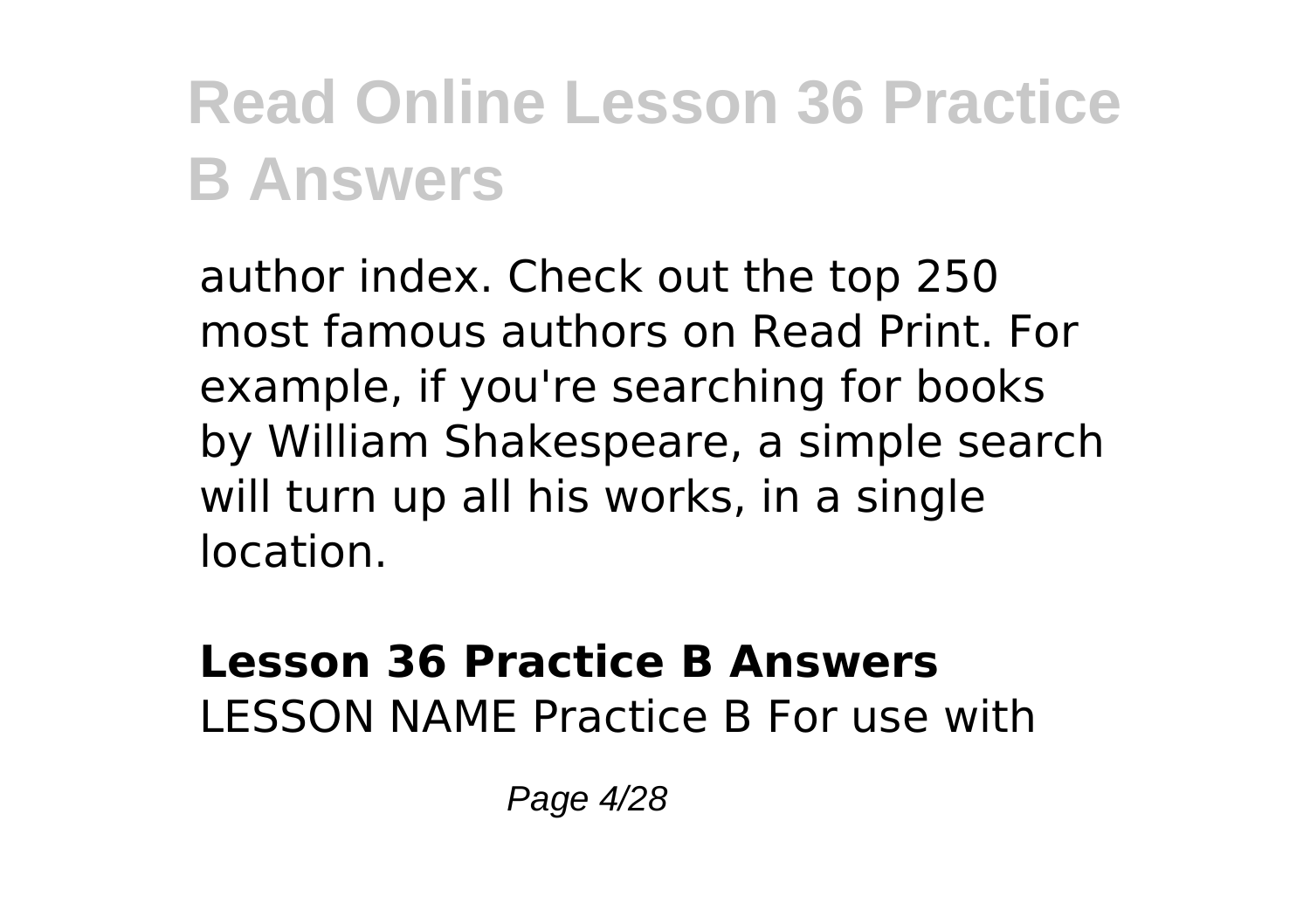pages 636-640 Match the equation of a circle with its description. DATE Pr3. (x +  $+(y - 16 16 96. (x - 4)(y - 9)$  ... 36 16 Give the coordinates of the center, the radius, and the equation of the circle. 13. 14. C\*-3Ÿdy

#### **Mr. Lee - Home**

6.1 Practice B answers.docx ... Loading…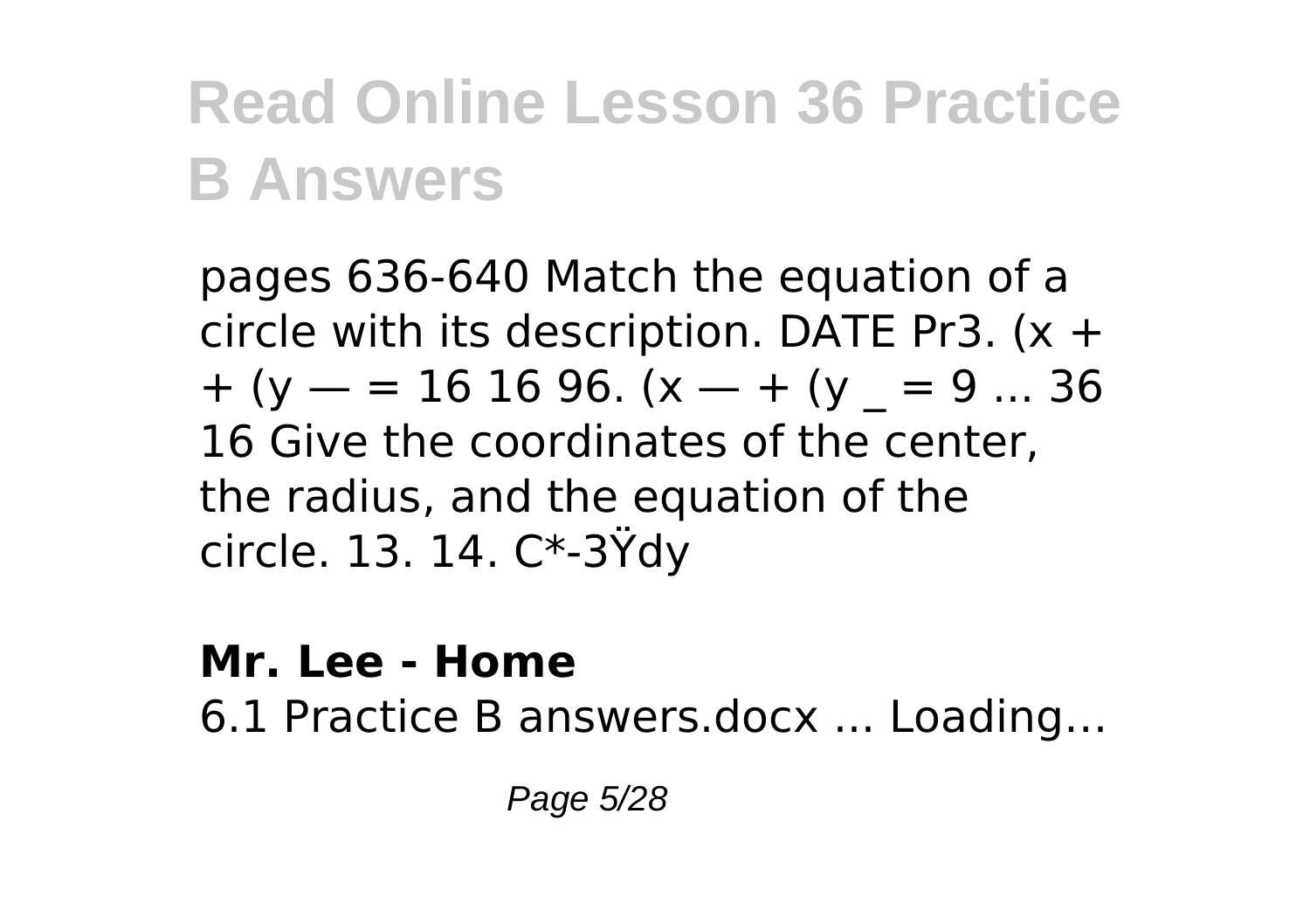### **6.1 Practice B answers.docx**

Practice And Homework Lesson 36. Displaying all worksheets related to - Practice And Homework Lesson 36. Worksheets are Homework practice and problem solving practice workbook, Lesson 36 using slope to solve geometric problems, Name lesson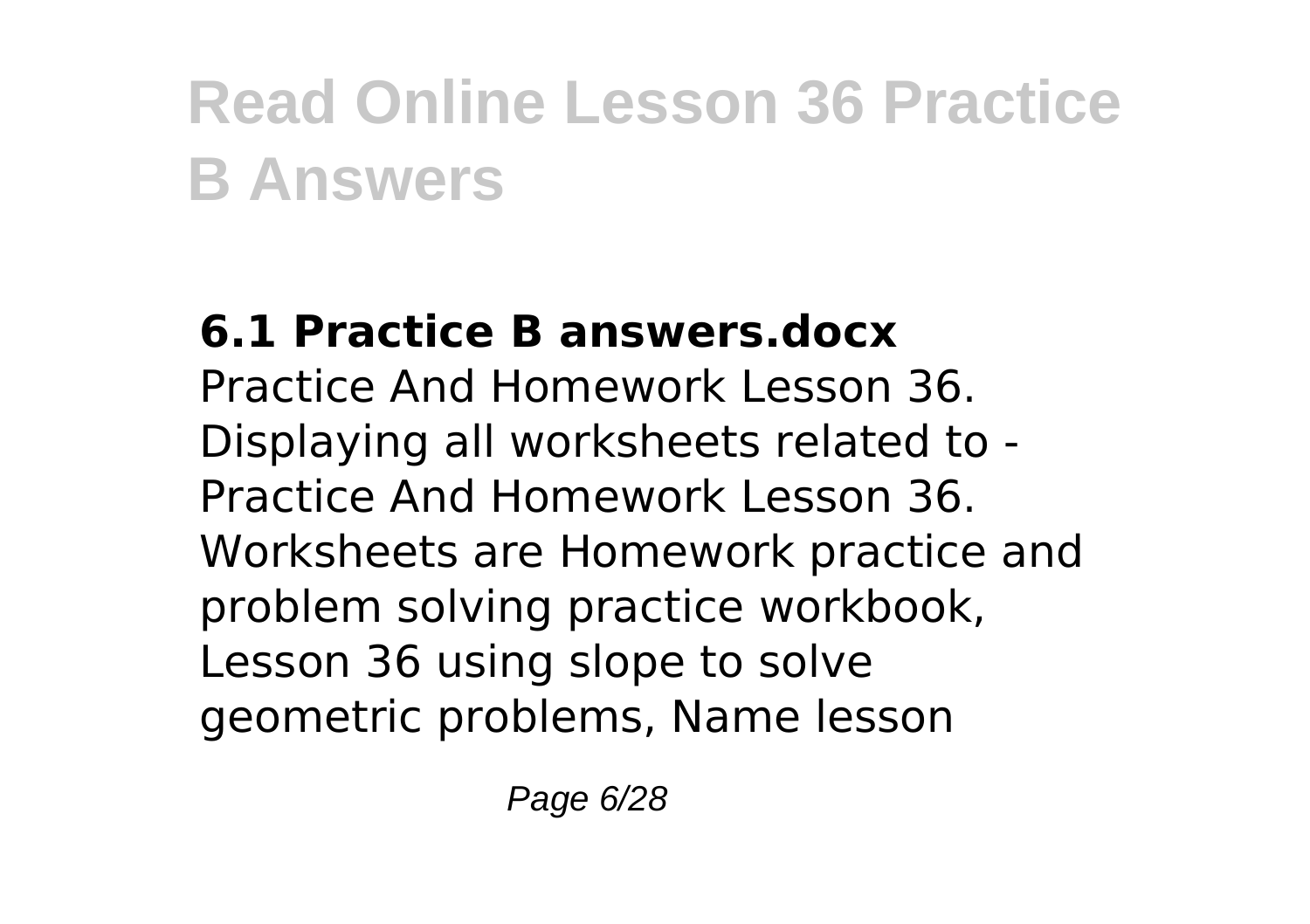number patterns, Homework practice and problem solving practice workbook, Word problem practice workbook, 4 mnlese342194 c02o, Lesson 1 review of decimals ...

#### **Practice And Homework Lesson 36 - Lesson Worksheets** LESSON NAME 1215 Practice B For use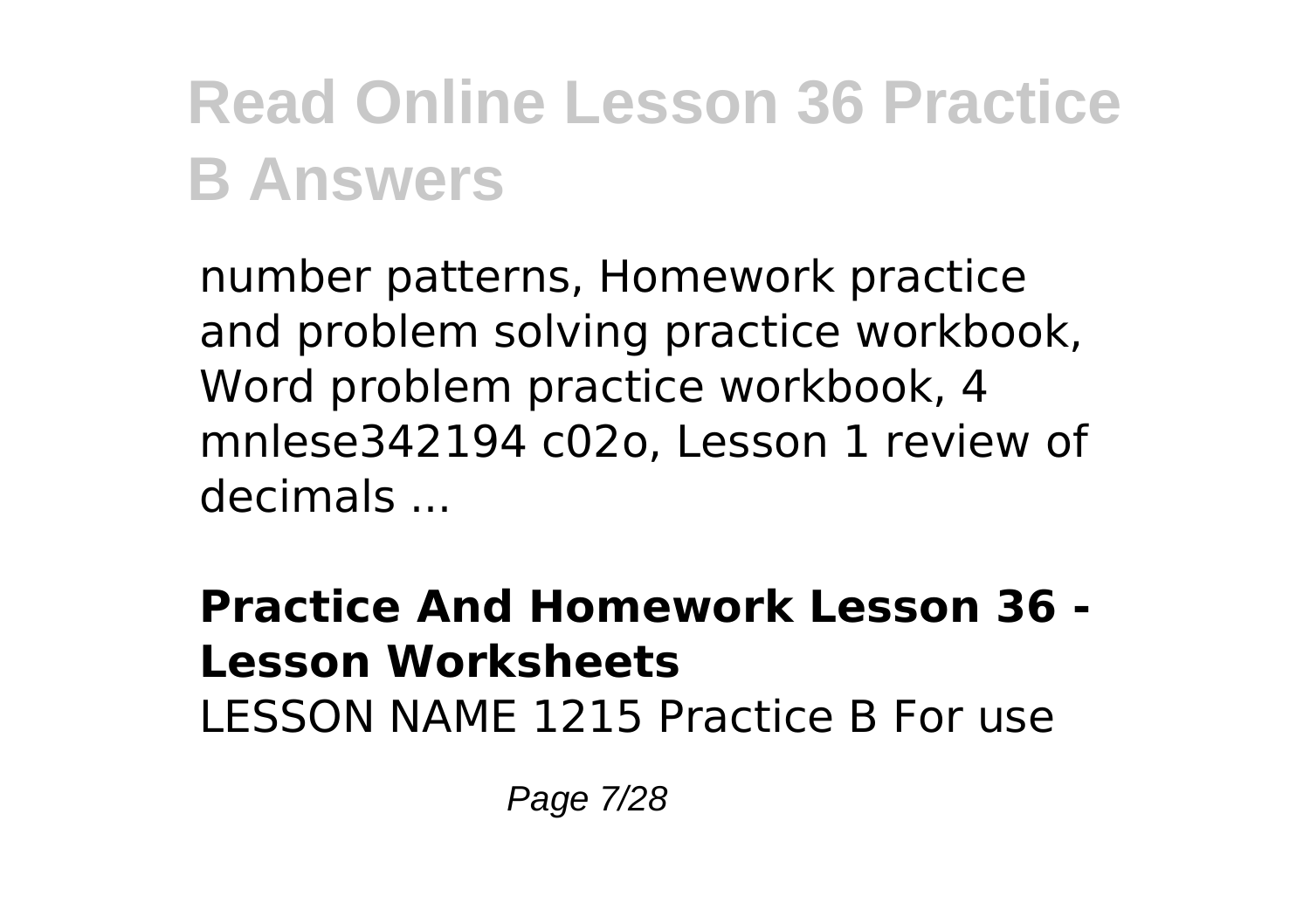with pages 752—758 Find the area of the base of the regular pyramid or cone. 6 in. 7 cm 9 in. 4 cm DATE 12 in. Find the volume of the pyramid. Each pyramid has a regular polygon for a base. 8 in. 12 in. 9 in. 12 in. 7 cm 21 in. 3 cm 5 in. 8 cm Find the volume of the  $cone$ . 12 cm  $V =$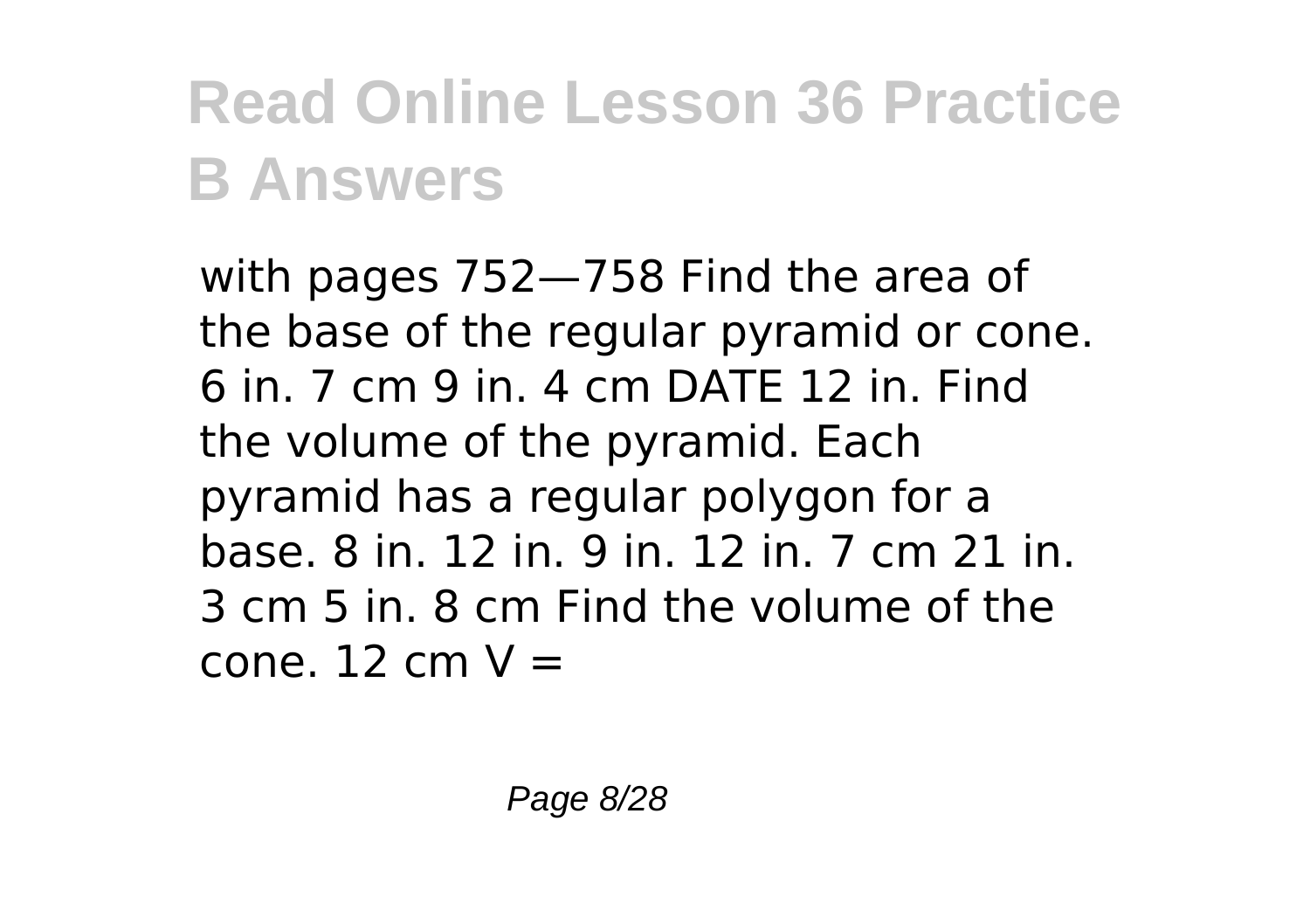### **mr-lee.weebly.com**

Practice B LESSON Date Class 10-5 Surface Area of Pyramids and Cones Find the lateral area and surface area of each regular right solid. Round to the nearest tenth if necessary. 20 yd 96 yd SA 18 m 3. a regular hexagonal pyramid with base edge lengthM mi and slant height 15 mi Find the lateral area and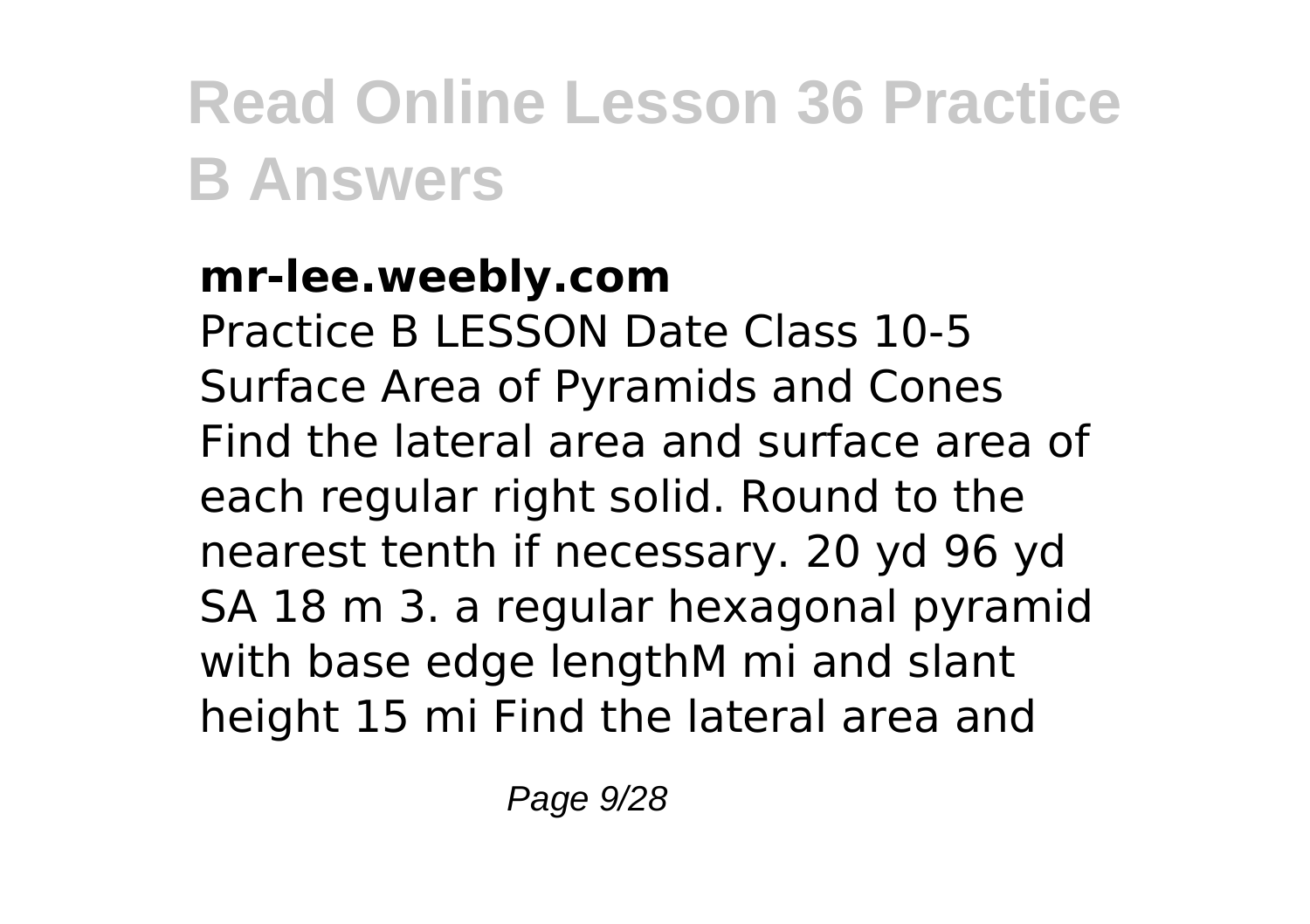surface area of each right cone.

### **www.goldenrams.com**

Practice B For use with the lesson "Find Angle Measures in Polygons" ... Practice Level B 1. 7208 2. 18008 3. 16208 4. 23408 5. 32408 6. 68408 7. triangle 8. pentagon ... Answers for Chapter Quadrilaterals answers Geometry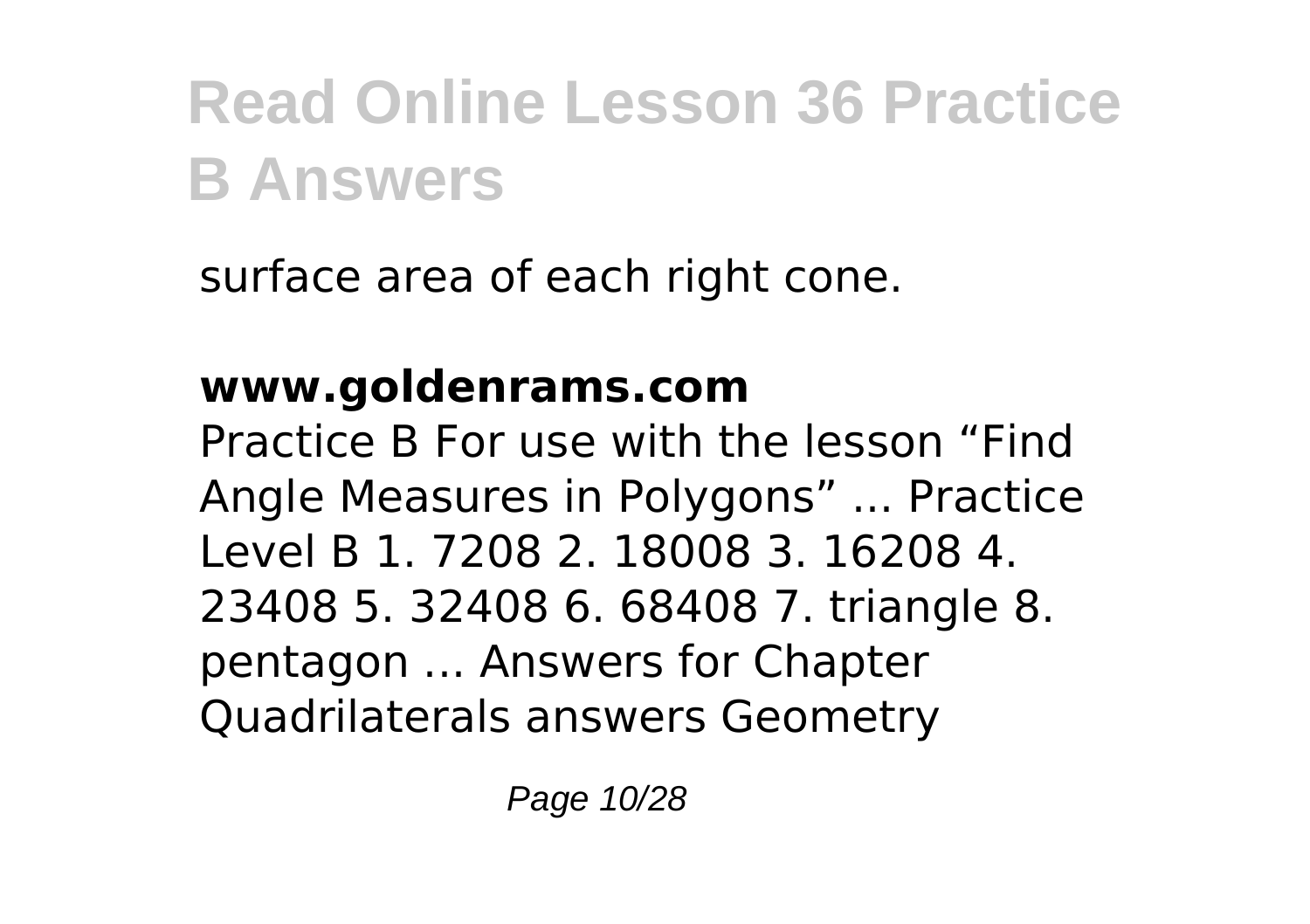Chapter Resource Book A13 8 8.1. Created Date: 20110713235855Z ...

#### **Name —————— Date**

Practice B The Unit Circle Convert each measure from degrees to radians or from radians to degrees. 1. 5 12 S ... Possible answer: The angle is positive

Page 11/28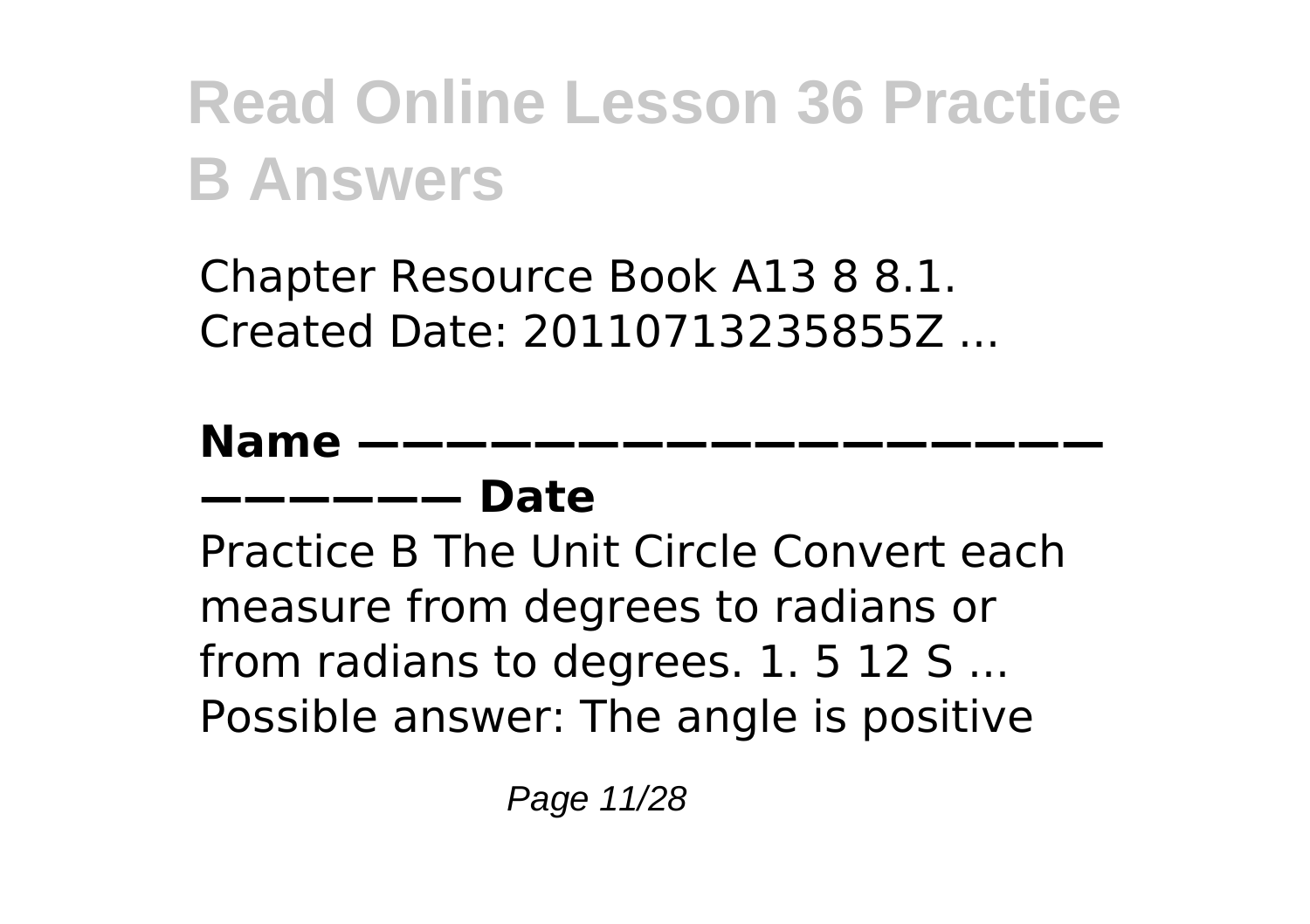and measures between 180q and 270q. 2. Possible answer: The angle is negative ... Practice B 2. q 43 radians 36 S 3. 290q 4. S radians 5. 300 6. q 210 q 7. 20 radians 9 S 8. 54 q 9. 7 radians ...

### **LESSON Practice B 10-3 The Unit Circle**

Answer Key Lesson 7.6 Practice Level B

Page 12/28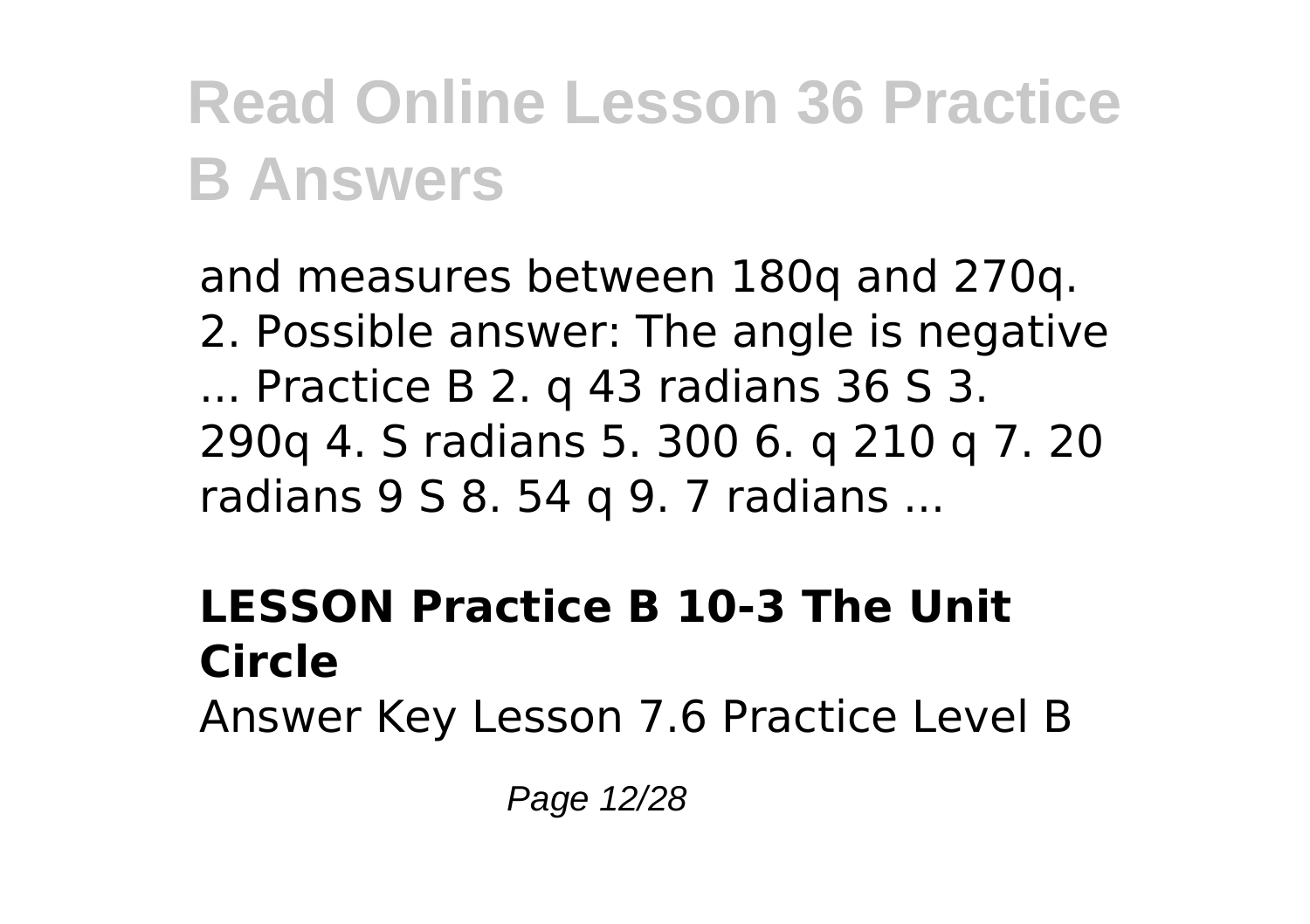1. sin R 5 3} 5 5 0.6, sin S 5 4} 5 5 0.8 2. sin R 5 12} 13 < 0.9231, sin S 5 5} 13  $<$  0.3846 3, sin R 5 8 } 17  $<$  0.4706, sin S 5 15} 17 < 0.8824

#### **Answer Key - Santa Ana Unified School District** Lesson 14 Lesson 34 Lesson 54 Lesson

74 Lesson 94 Lesson 114. Lesson 15

Page 13/28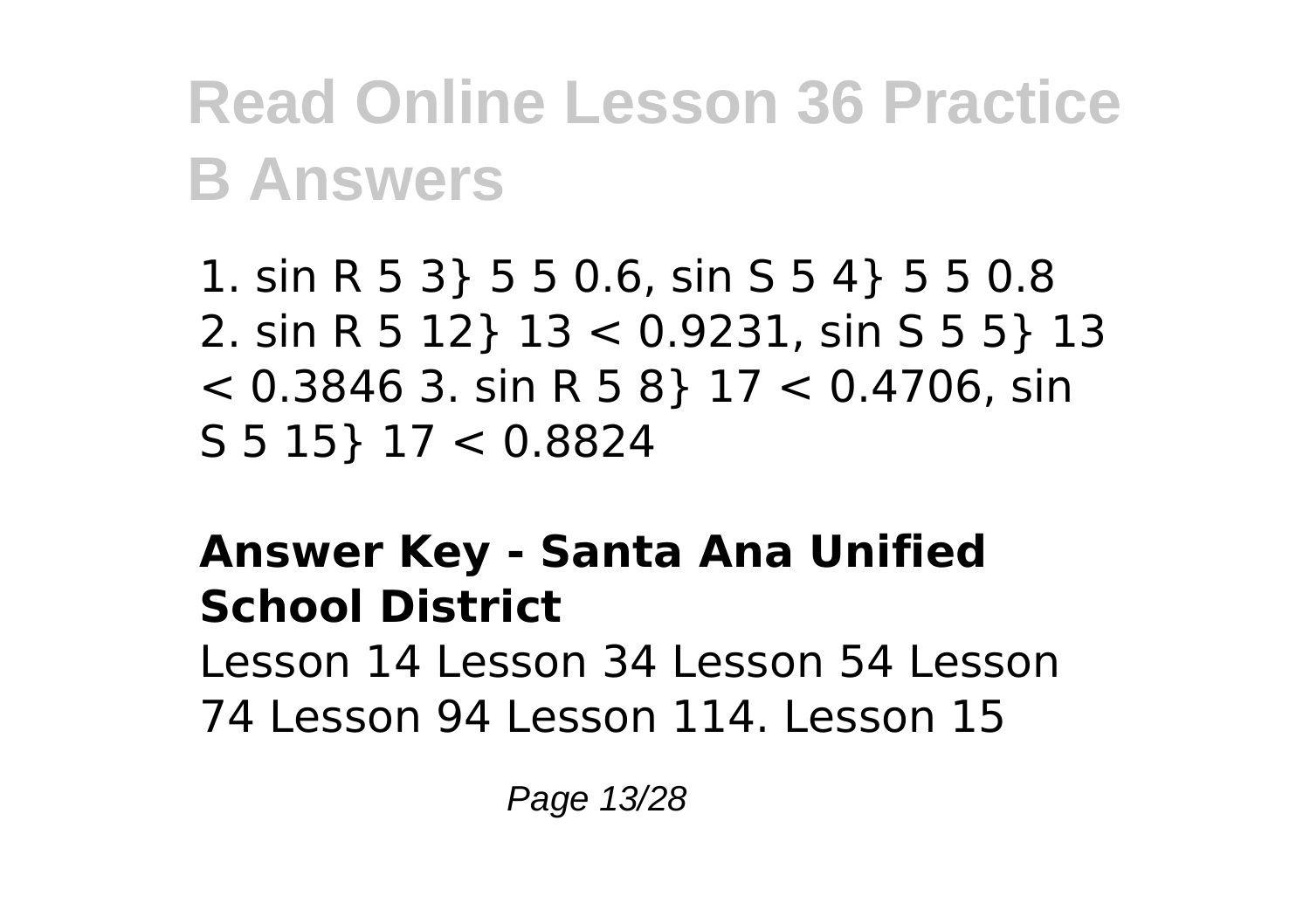Lesson 35 Lesson 55 Lesson 75 Lesson 95 Lesson 115. Lesson 16 Lesson 36 Lesson 56 Lesson 76 Lesson 96 Lesson 116. Lesson 17 Lesson 37 Lesson 57 Lesson 77 Lesson 97 Lesson 117

#### **Chandler Public Schools - Geometry Lesson Answers**

3.1 Practice B 3.1 Practice B (Answers)

Page 14/28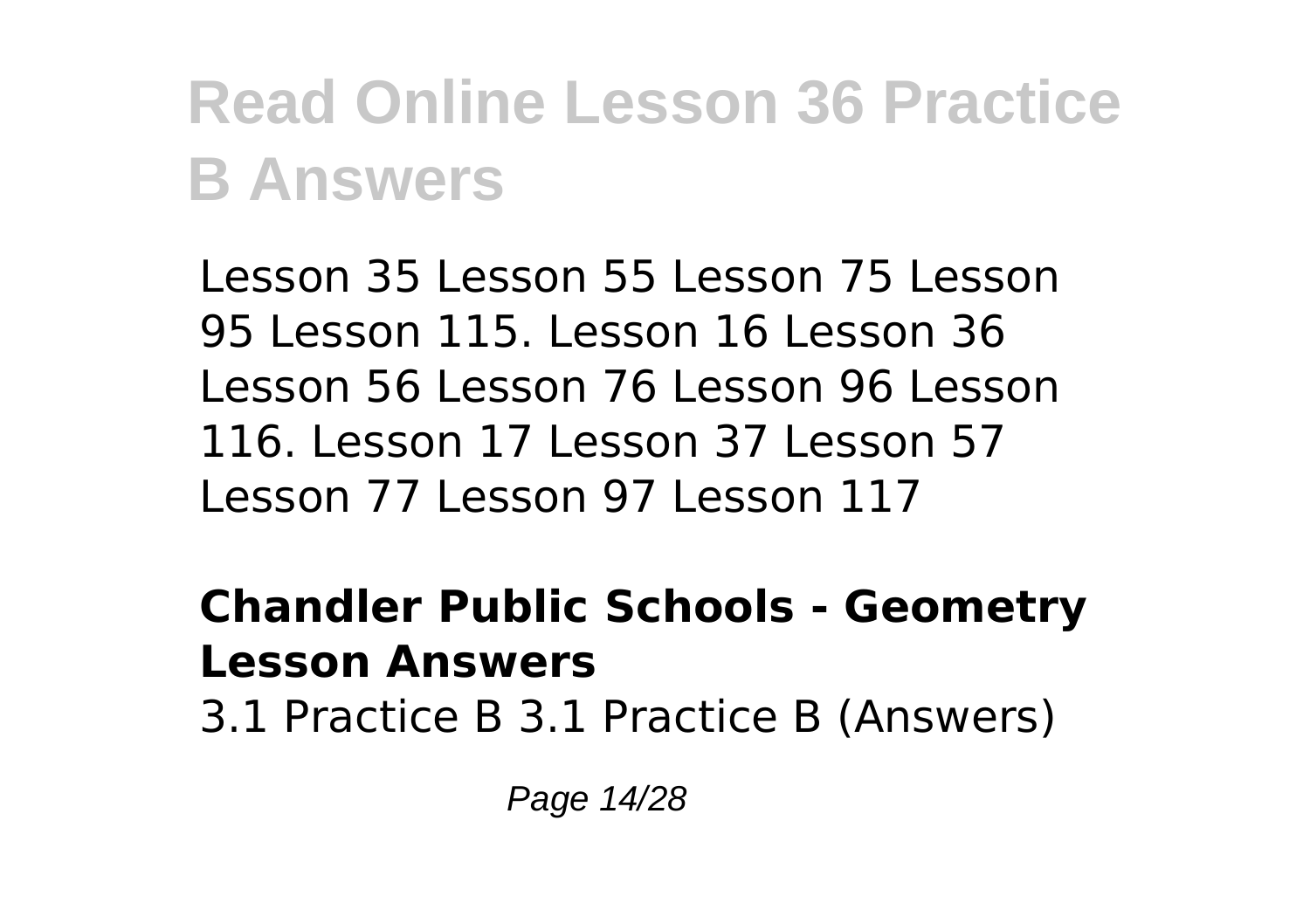3.1 Practice C 3.1 Practice C (Answers) 3.1 Challenge 3.1 Challenge (Answers) 3.1 Standardized Test 3.1 Standardized Test (Answers) 3.1 Applications 3.1 Applications (Answers) 3.2 Solving Equations Using Multiplication and Division

### **Honors Algebra Chapter 3 -**

Page 15/28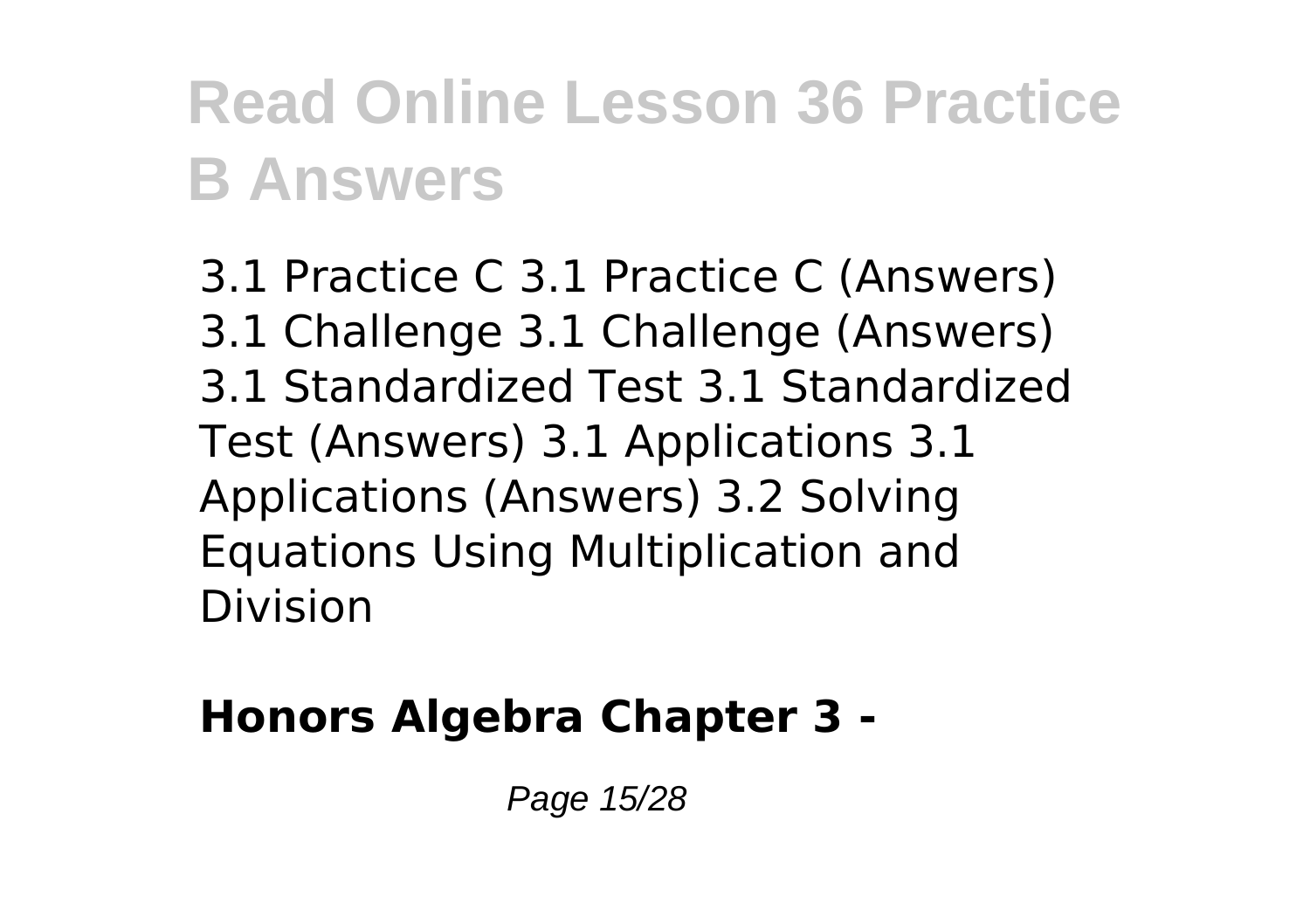#### **Welcome to Gates Math!** Created Date: 4/13/2016 1:44:34 PM

### **Saint Louis Public Schools / Homepage**

1. ABCD is a parallelogram.  $m < A = m < C$  $= 72$  and m $< B = m < D = 108$ . 2. EFGHis not a parallelogram.  $H1 = 8.6$  and  $F1 =$ 7.6. EG does not bisect HF. 3. No, the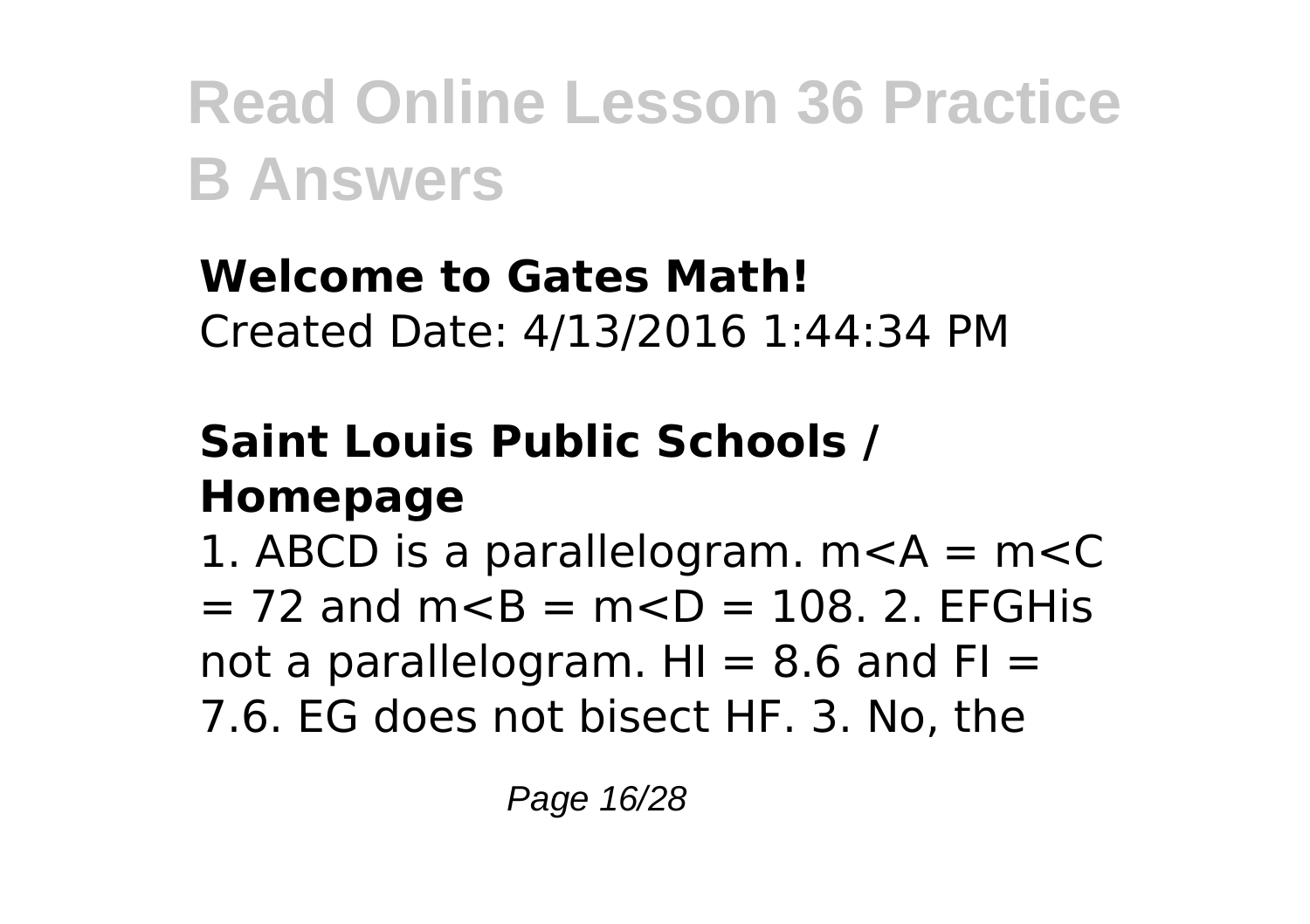diagonals do ...

### **Answer key for Geometry lesson 6-3 practice B worksheet ...**

Practice B 10-6 Spheres LESSON Find the volume of each sphere, both in terms of and to the nearest tenth.Use 3.14 for . 1. r 6.12 cm 2. r 15 ft 3. d 54 in. Find the surface area of each sphere,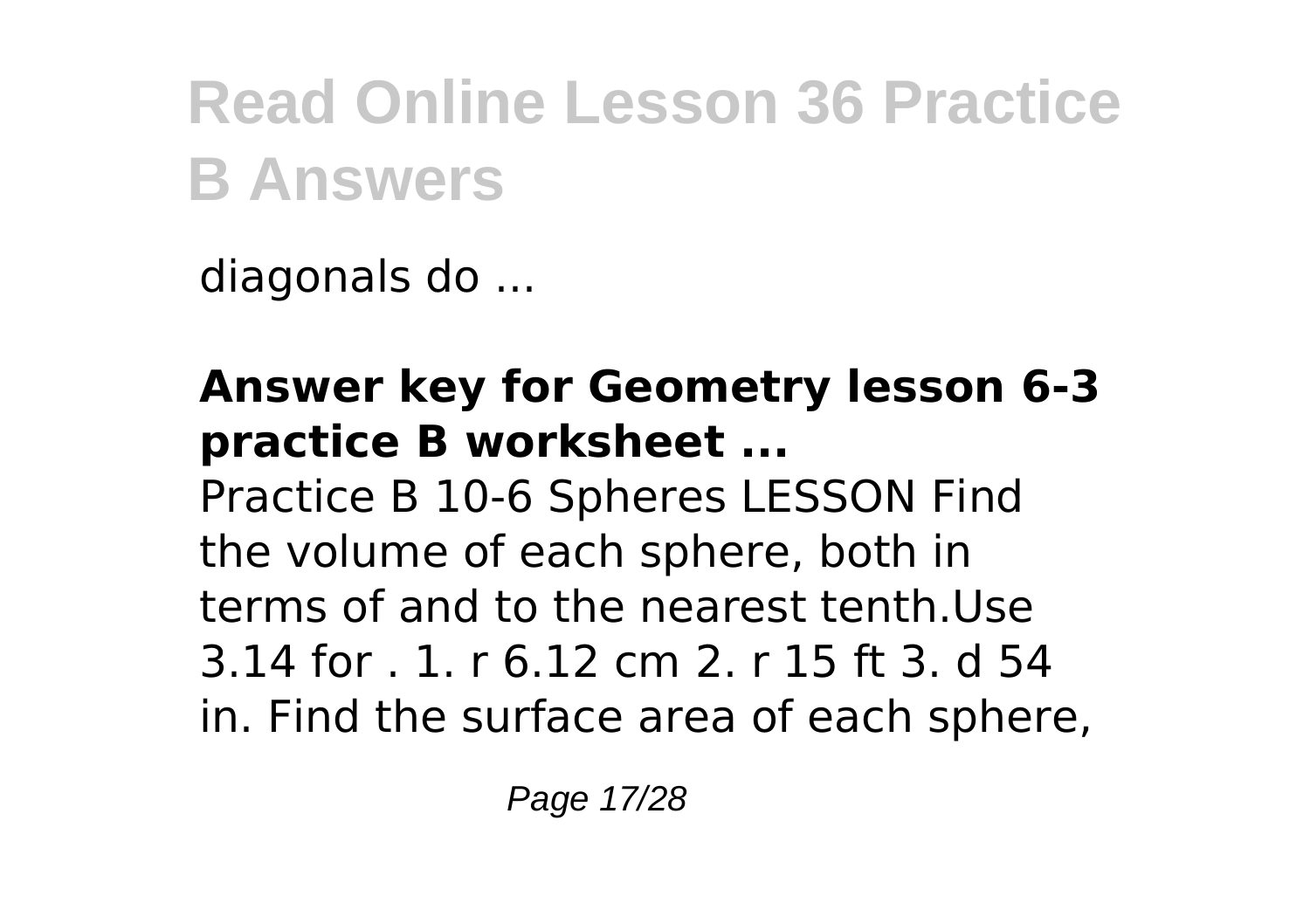in terms of and to the nearest tenth.Use 3.14 for . 4. 5. 6. Find the missing measurements of each sphere both in terms of and to the nearest hundredth ...

### **LESSON Practice B Spheres**

The Practice Workbook provides additional practice for every lesson in the textbook. The workbook covers

Page 18/28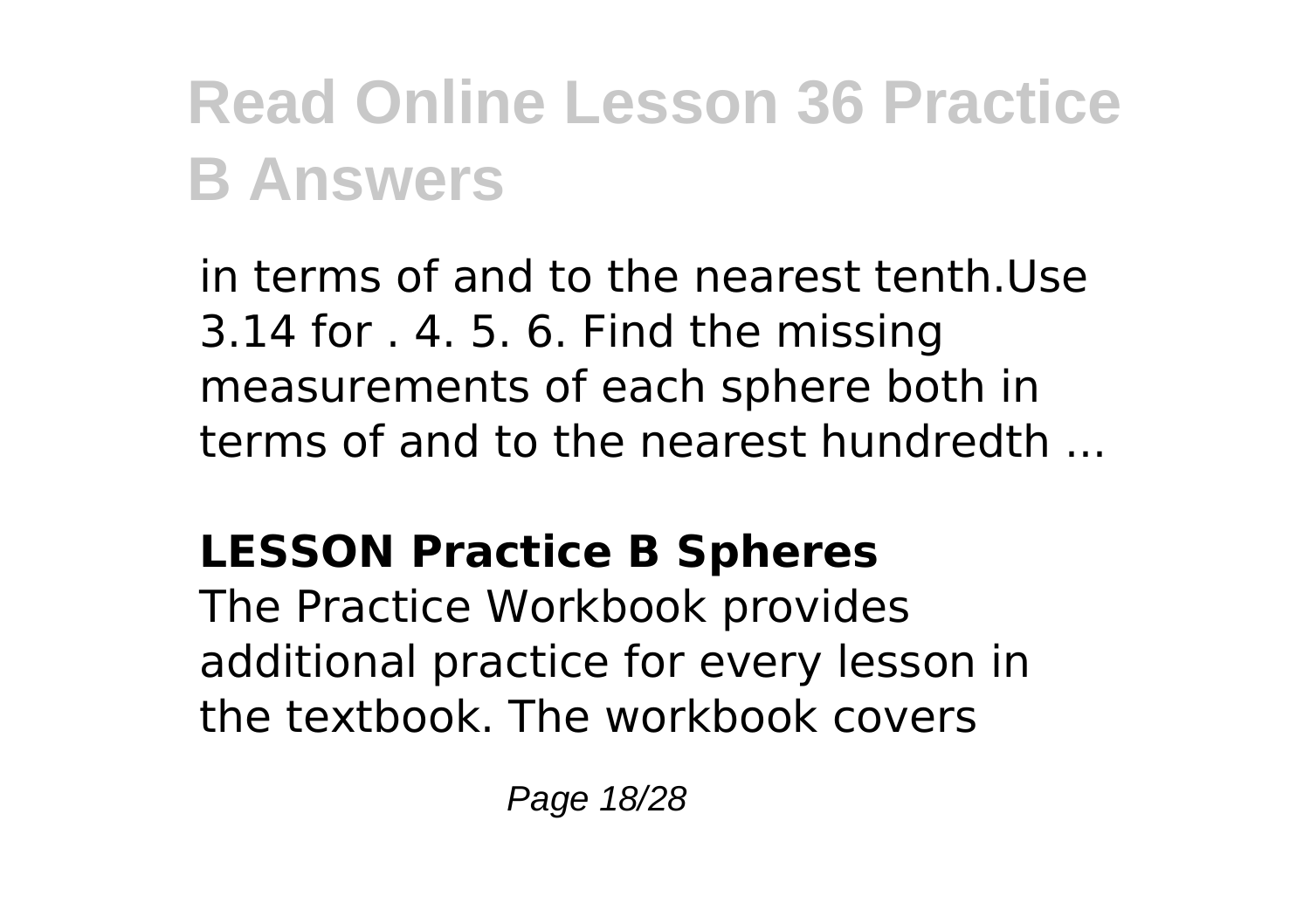essential vocabulary, skills, and problem solving. Space is provided for students to show their work. ... b 0 Practice continued For use with the lesson "Identify Points, Lines, and Planes" ...

#### **Practice Workbook Lowres - Kenilworth Public Schools** LESSON 3.3 Practice B For use with

Page 19/28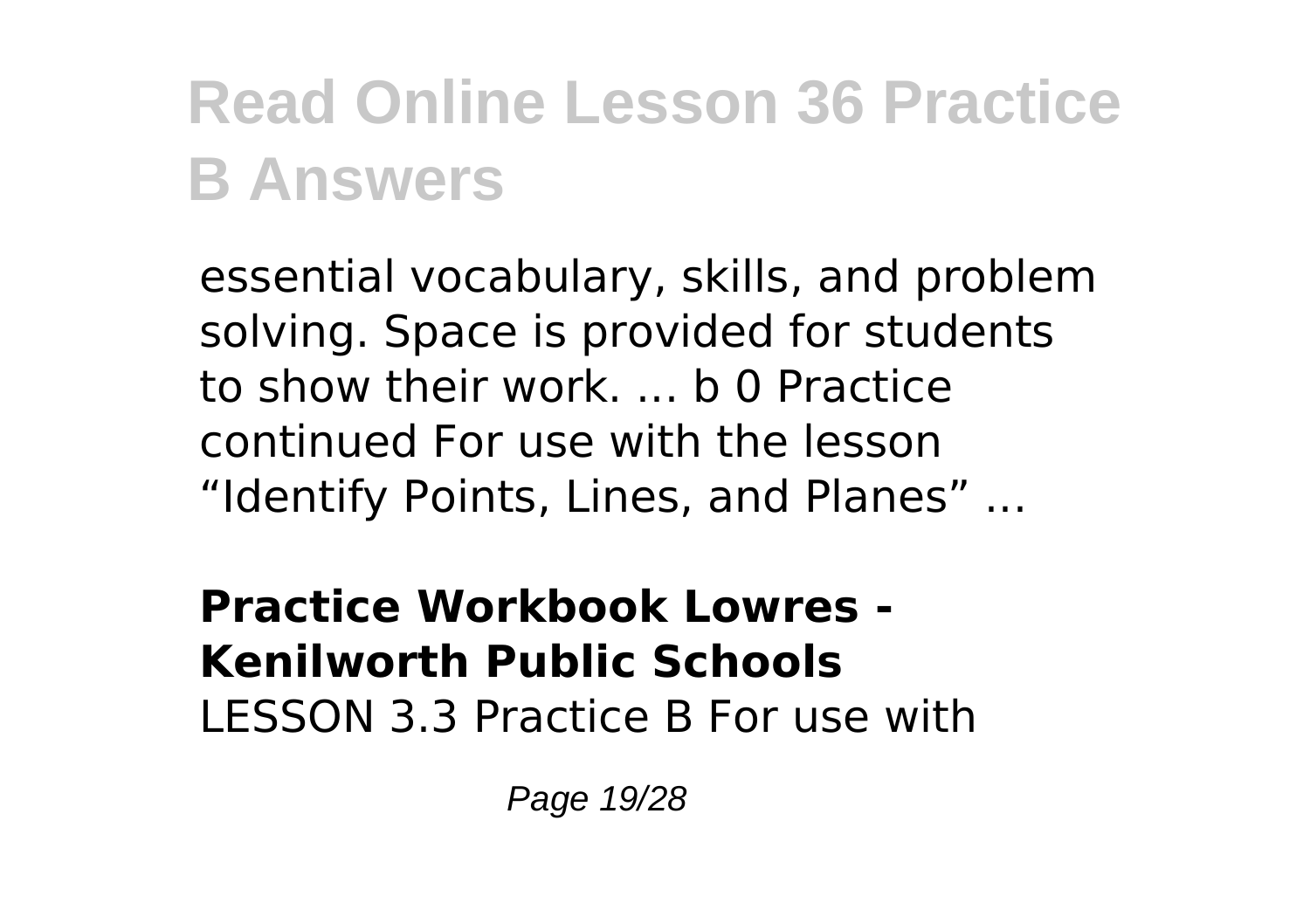pages 180–185 Match the system of inequalities with its graph. 1.  $\times$  1  $\times$  > 1 2.  $x 1 y < 1 3$ .  $x 1 y \le 1 22x 1 3y \ge 26$ 22x 1 3y < 26 22x 1 3y > 26 A. x y 1 1 B.  $x \vee 1 1 C$ .  $x \vee 1 1 G$  raph the system of inequalities.  $4. x > 215. x \ge 226. y \le 3$ y > 21 y < 1 y > 1 x y 1 1 x y 2 1 x y 2 1  $7. x 1 y \ge 0.8 ...$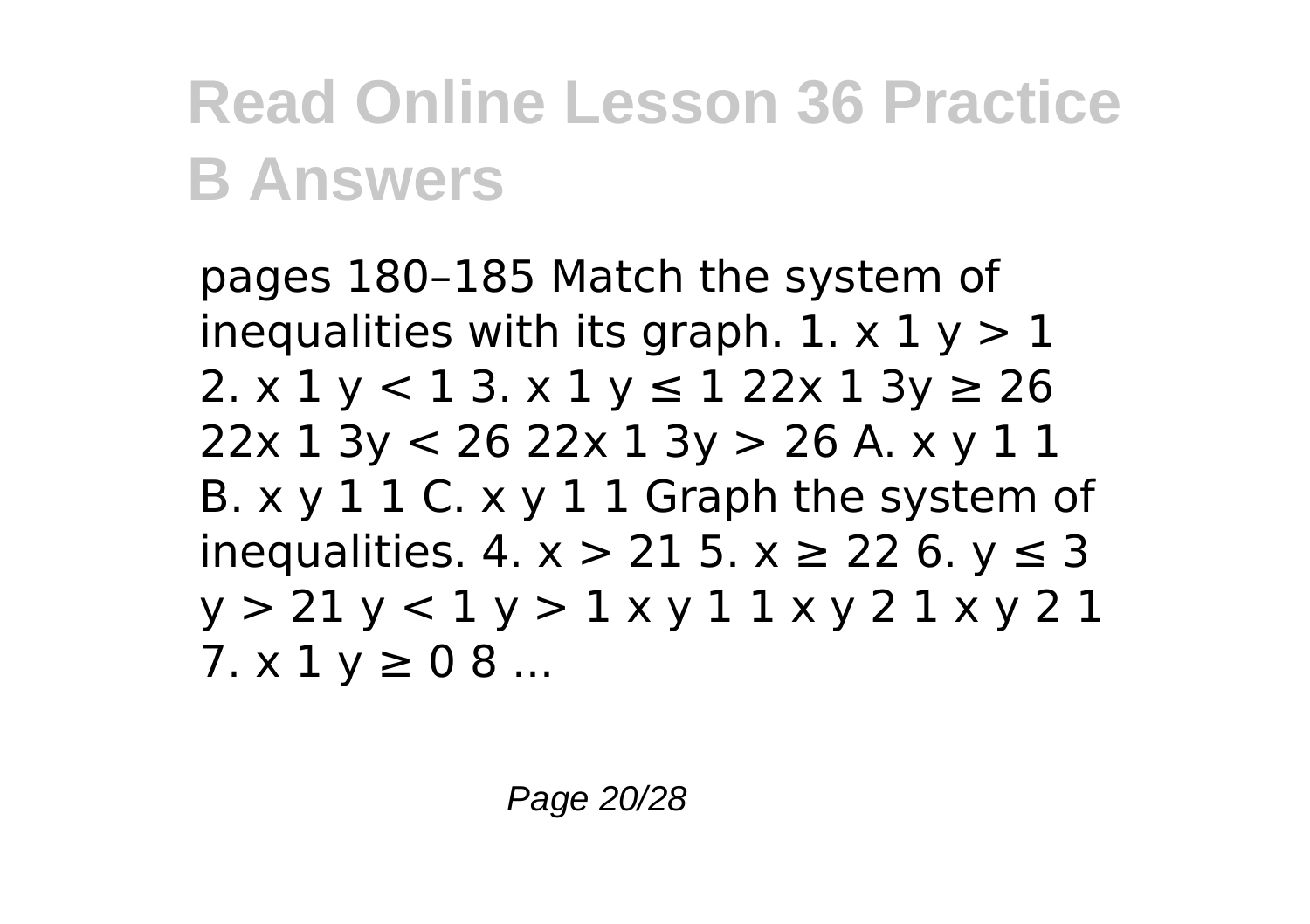### **LESSON Practice B 3**

LESSON Reteach 6-3 Dividing Polynomials (continued) When the divisor is in the form (x a), use synthetic division to divide. Divide: (2 x 2 x 10) (x 3). Step 1 Find a. The divisor is (x 3). So, a 3. Step 2 Write a in the upper left corner. Then write the coefficients of the dividend. 32 21 10 Step 3 Draw a

Page 21/28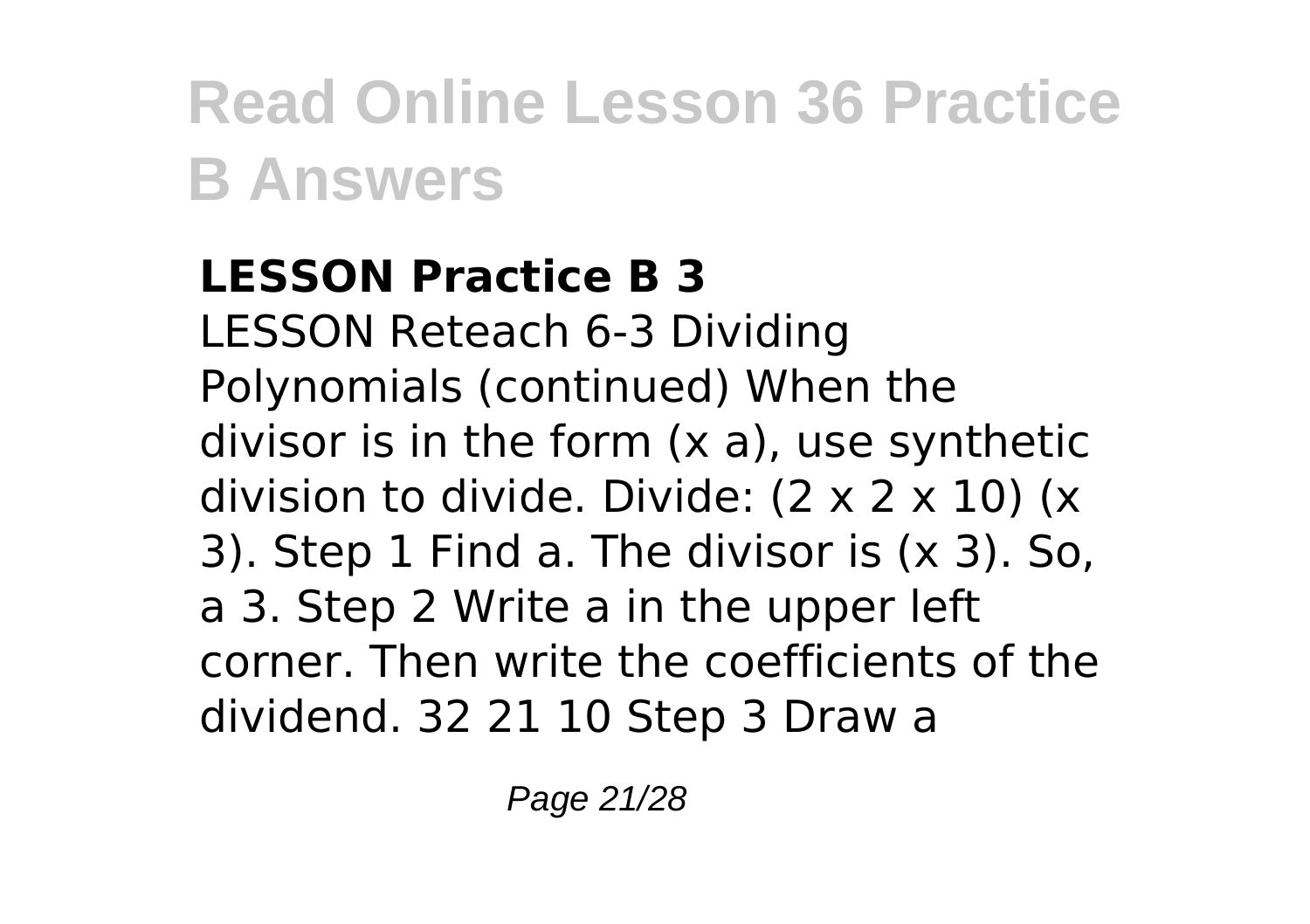horizontal line. Copy the first ...

### **LESSON Reteach Dividing Polynomials**

LESSON 2. Theory of Evolution by Natural Selection. Directions: On each line write the letter of the term from the word bank that matches the definition correctly. Some terms will not be used.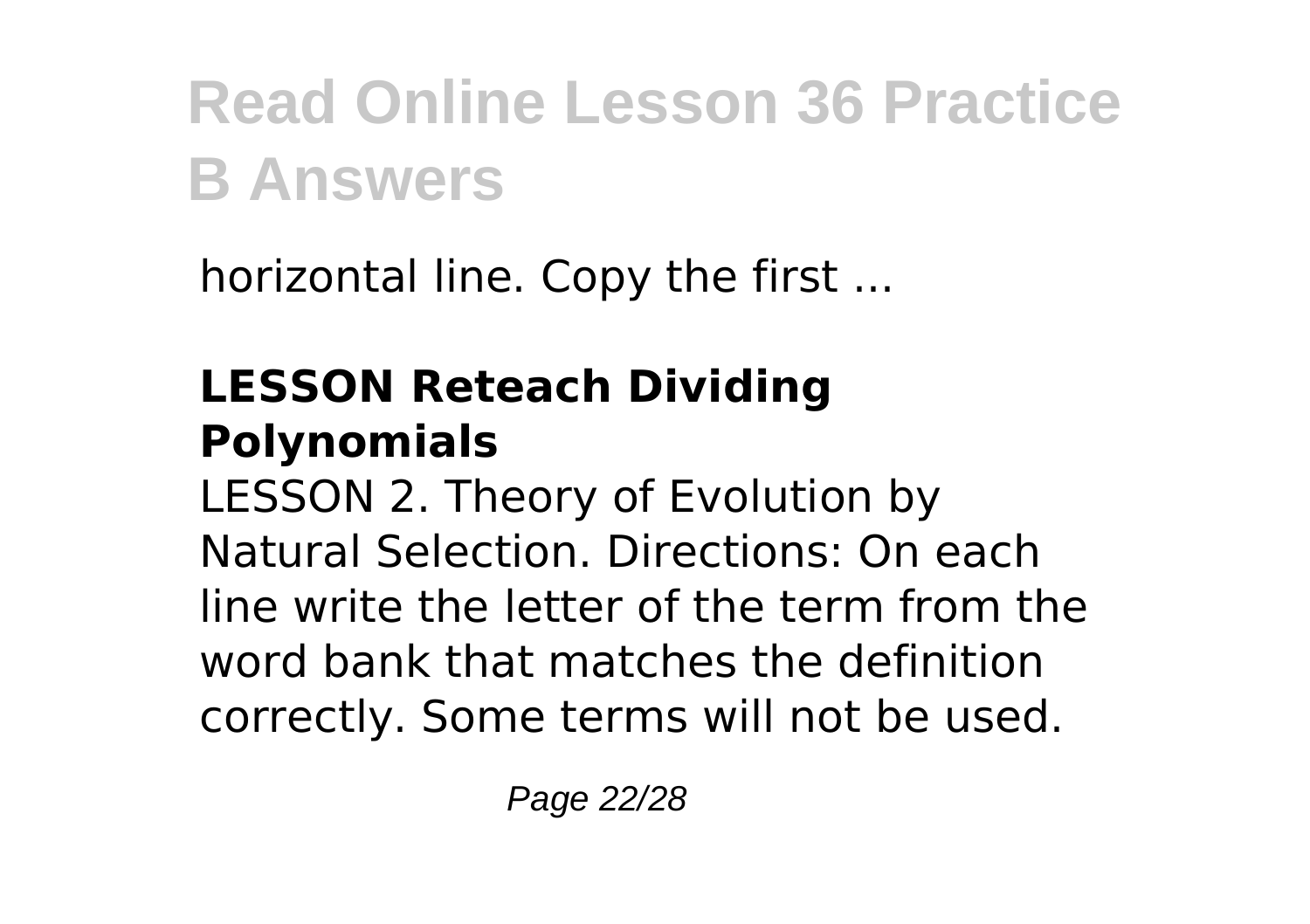A. adaptations. B. behavioral adaptation. C. mimicry. D. selective breeding E. ancestor. F. camouflage. G. naturalist. H. structural adaptation I ...

### **Lesson 2 | Theory of Evolution by Natural Selection**

1. Freebie! Head on over to TpT to download this brand new, FREE Practice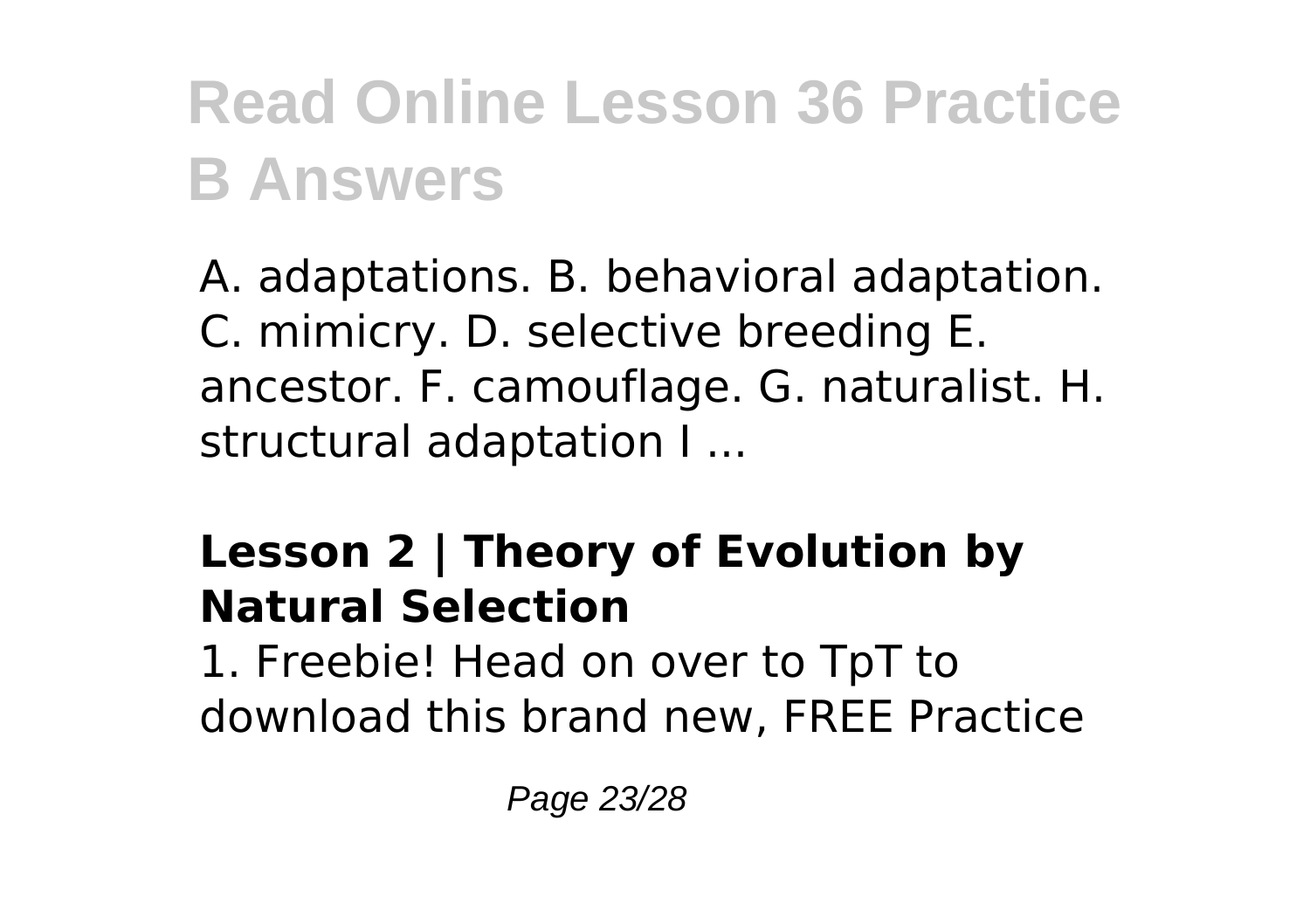& Assess on Imagery! 2. Flash Sale! All Practice & Assess packs are 50% off original price, today only! This includes HUGE savings on bundles, too. These are cheaper than they'll be during the sitewide sale, so if you've got any of these wishlisted, TODAY is… Read More

### **I'm Lovin' Lit - Teaching middle**

Page 24/28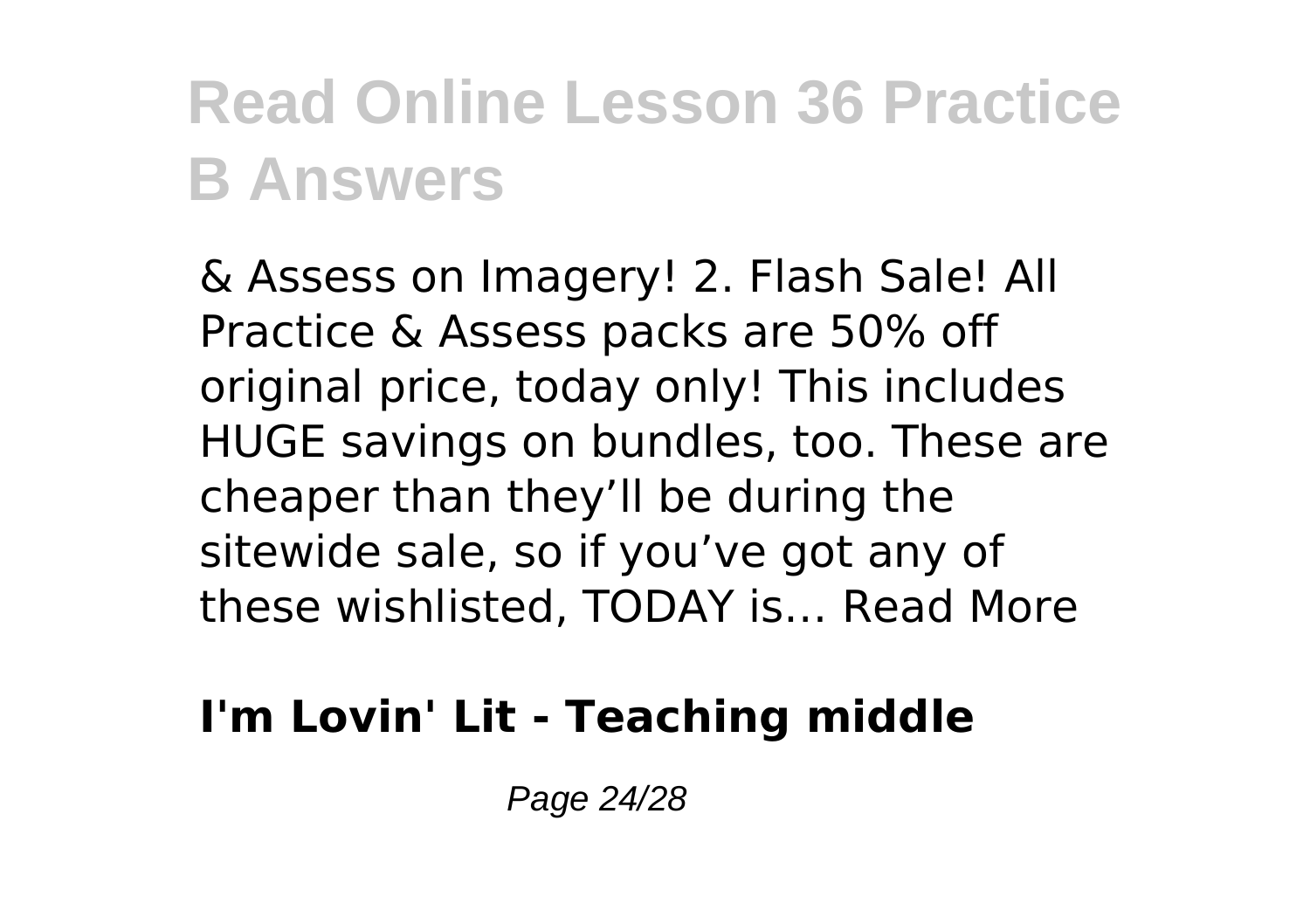#### **grades reading and ELA**

Answer Key Lesson 10.2 Practice Level B 1. minor arc 2. minor arc 3. semicircle 4. major arc 5. major arc 6. semicircle 7. minor arc 8. major arc 9. 428 10. 748 11. 2868 12. 1168 13. 3188 14. 1388 15. 2228 16. 2448 17. 1388 18. 1808 19. 7 Ï} 2 20. 10 Ï} 2 21. 1358 22. 2408 23. 2258 24. 1458 25. 3258 26. 1808 27.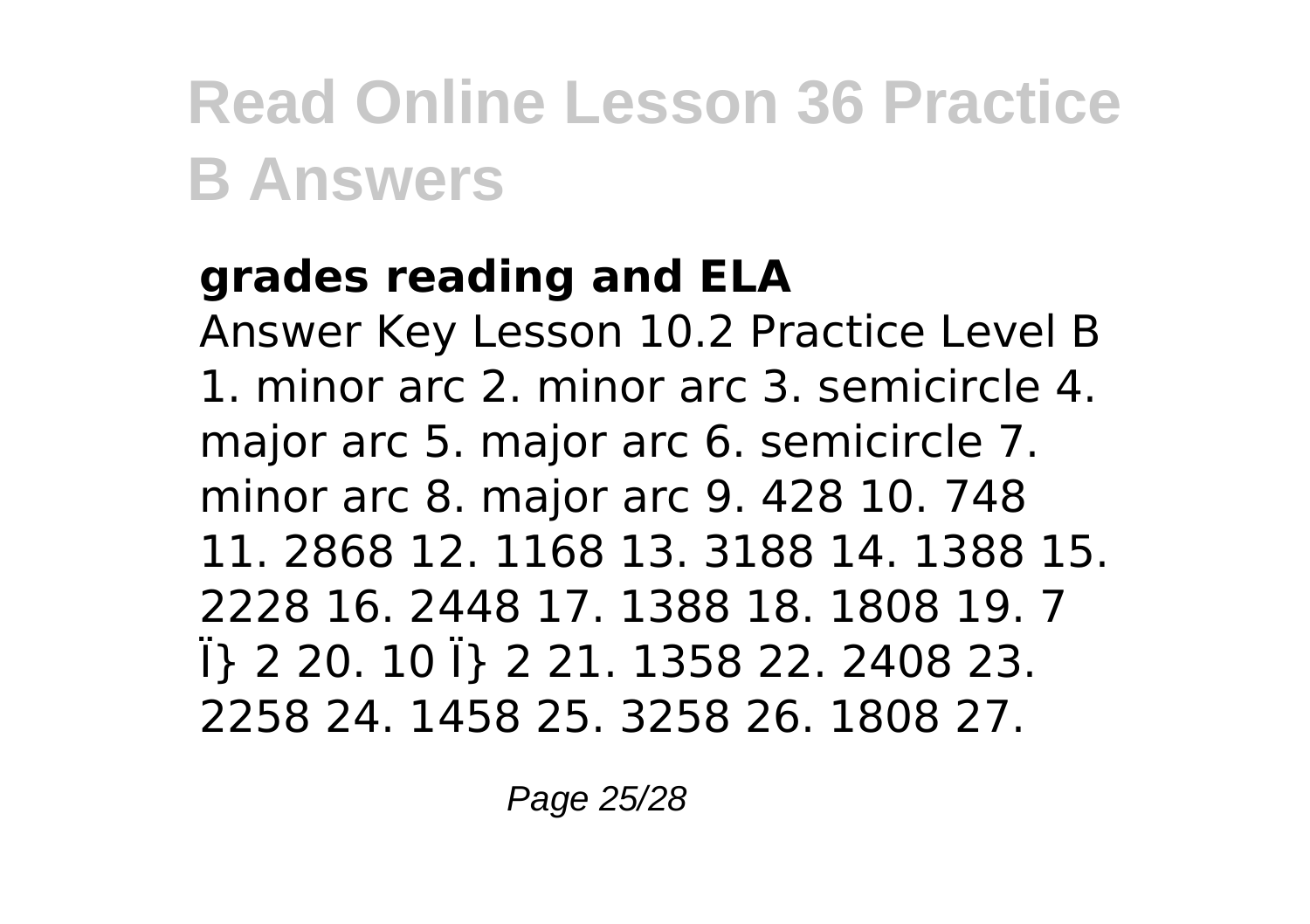2158 28. 158 29. 1808 30. 1958 ...

### **Answer Key - Conejo Valley Unified School District** LESSON 8-10x-x8-x CS10\_A1\_MECR710549\_C08L10b.indd 76

3/29/11 8:39:32 PM. ... 8. answers may vary; answers may vary 9. answers may vary; answers may vary 10. answers

Page 26/28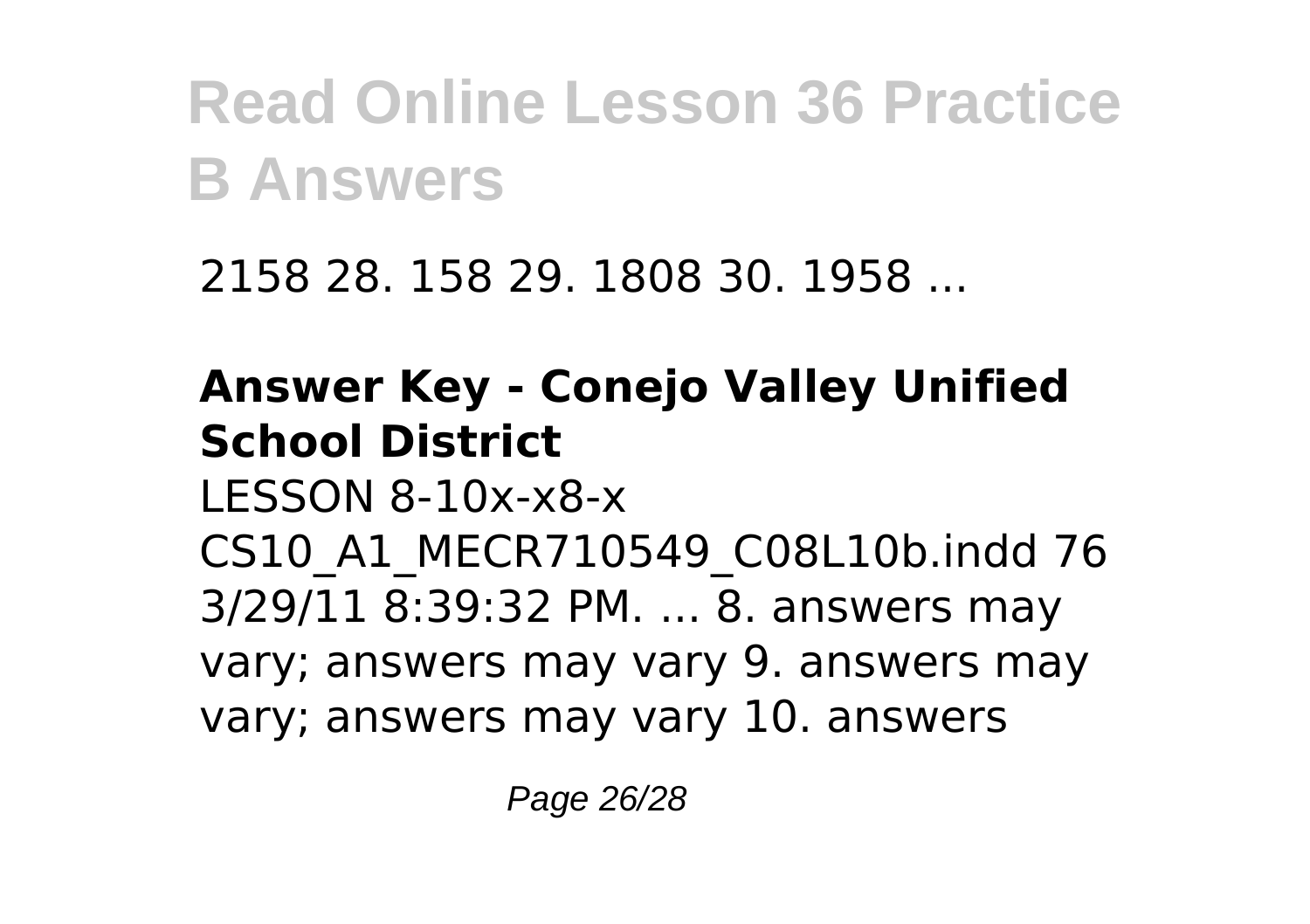may vary; answers may vary  $11. x = 0$ 12. x = ... Practice B 1. 3, −4 2. 5, − ...

Copyright code: d41d8cd98f00b204e9800998ecf8427e.

Page 27/28